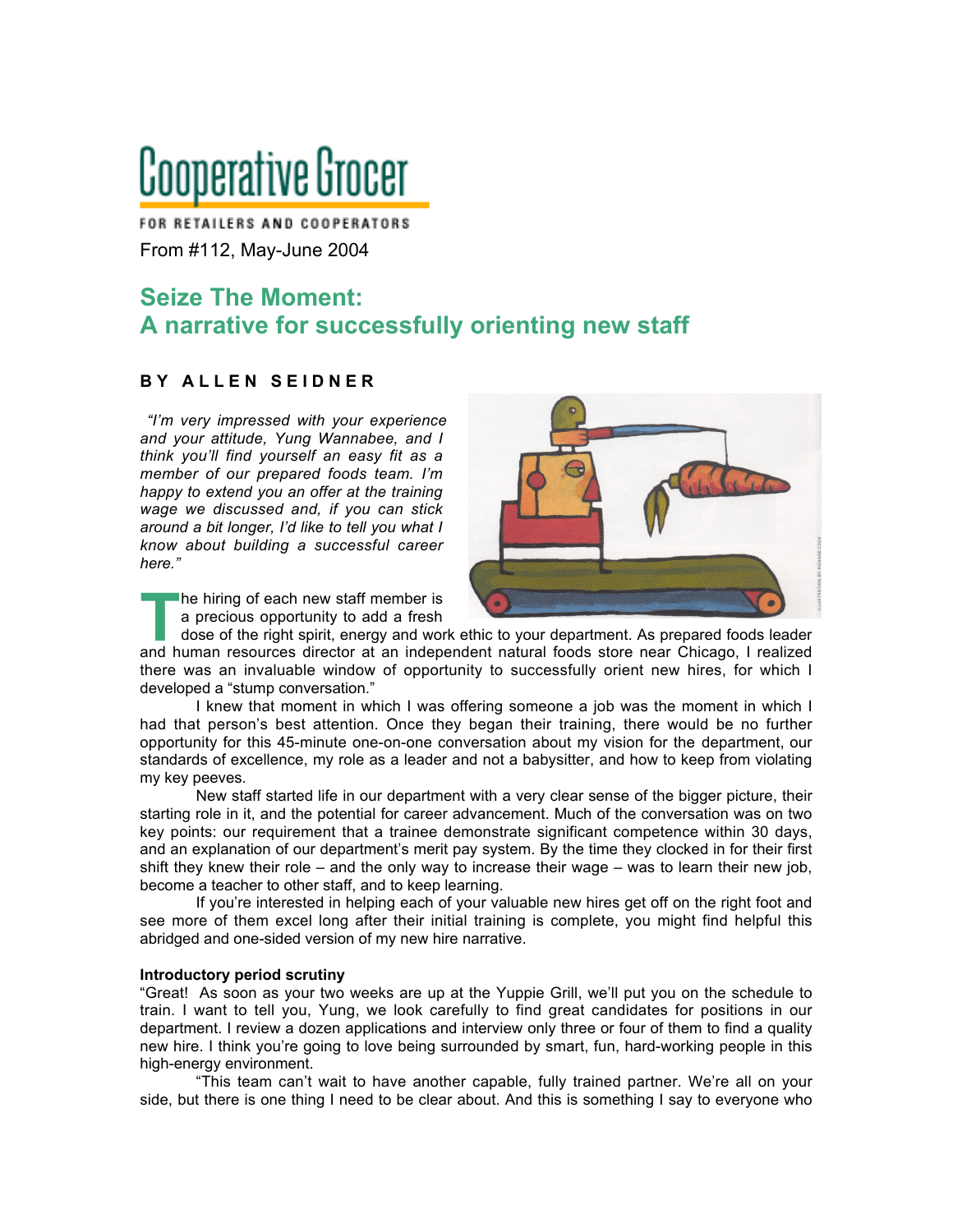begins work here, so it's not personal: We use our 30-day intro period to be certain we've made a good hiring decision and to weed out mediocre performers. For every four people who start work in this department, one person does not complete the 30-day intro period. I don't expect this will come up for you, but I owe you clarity on how seriously I take my responsibility to hire only the best staff members.

"During this first month, we're checking each other out and we're each free to walk away with no hard feelings. If you wake up one morning and decide that working here is not what you thought it would be, you're free to resign with no hard feelings. We only want you to be here if you really want to be here. While you're in the trial period, you'll get lots of feedback and counsel on all aspects of your work. If we're having minor problems with your performance or attitude, we'll bring them to your attention. We don't expect perfection, or that you'll learn the entirety of your new job during your intro period. We're all still learning, and our expectation is that you'll never be done learning here either. These first 30 days are for both of us to make sure that your joining this team is a really good fit. And all we need to decide that is to gain a clear sense that have the brains, attitude, commitment and passion to do consistently good work.

"If, during your intro period, we should come to believe that your ability to excel here is unlikely, I will offer you as gracious an exit as possible. Most of the time, this doesn't come up, but sometimes things just don't work out. I'm not trying to put any added pressure on you, but I need you to know that this new position isn't yours until your 30-day intro period is completed.

"At the end of your trial period, we'll sit down for a formal evaluation, and you'll get your only automatic raise. From then on, you're a regular member of the team and our commitment to one another is higher. If we have any problems with your work, we'll talk with you about it. We'll talk a second time and document conversations on paper, if we need to. So long as you consistently bring a good attitude and participate in this team's growth we will never terminate your employment without first bringing problems to your attention and giving you the fullest possible chance to fix or overcome them. (Of course, this wouldn't include one of the major violations listed in your handbook, such as stealing, fighting or being under the influence at work.) Once you're a member of our team, one of our primary goals will be to help you increase your value by continually giving you new opportunities and new responsibilities. It's what keeps people happy in their work – and in our department, it's how you grow your wage.

"And once your intro period is over, Yung, we similarly expect a higher commitment from you. If you're having a problem here at work, we expect that you'll bring it directly to one of us on the deli leadership team. We expect that you will be a solution-oriented participating member of our team, using productive avenues for fixing and improving things – and not gossiping or complaining about things privately. None of us, especially myself, is ever done learning how to do our jobs better. And we all need to hear and make use of constructive criticism.

"Finally, just as I'm waiting for you to finish out your two weeks notice at the Yuppie Grill, we expect you'll give our team the same respect if you should someday decide to leave us. You will soon become a highly trained and valued member of our team, and we really need two weeks' notice to adjust to anyone's departure.

#### **It's your job to learn your job**

"Of course, it's totally in my interest that you succeed. And I have every confidence that you will be successful and happy working here. I'm going to give you the best training I can, but it will never be as good as I'd like. I'm hooking you up to train with my most patient and articulate staff members, and we have training documents to help organize the information you need to learn. But, I need to remind you that it's your job to learn your new job. Be a good listener and observer. Ask questions, so that you know not only what and how we do something, but why we do it. Stick to your trainer like glue. When your trainer takes her dinner break, you'll take your dinner break. (We'll be buying all your meals while you're training, by the way. It's to welcome you, to help you get by on our training wage, and to encourage you to become familiar with our deli foods!)

"New staff members bring fresh eyes, and suggestions are the lifeblood of our department's continuous improvement. But while you're in training, we'll ask that you just focus on learning your new job. Try and learn it as it's being taught. A couple weeks from now, once you've learned your job, we'll invite you to sit down and improve our training materials. You'll also find that our daily department pow-wows are an excellent forum for bringing an idea or problem to